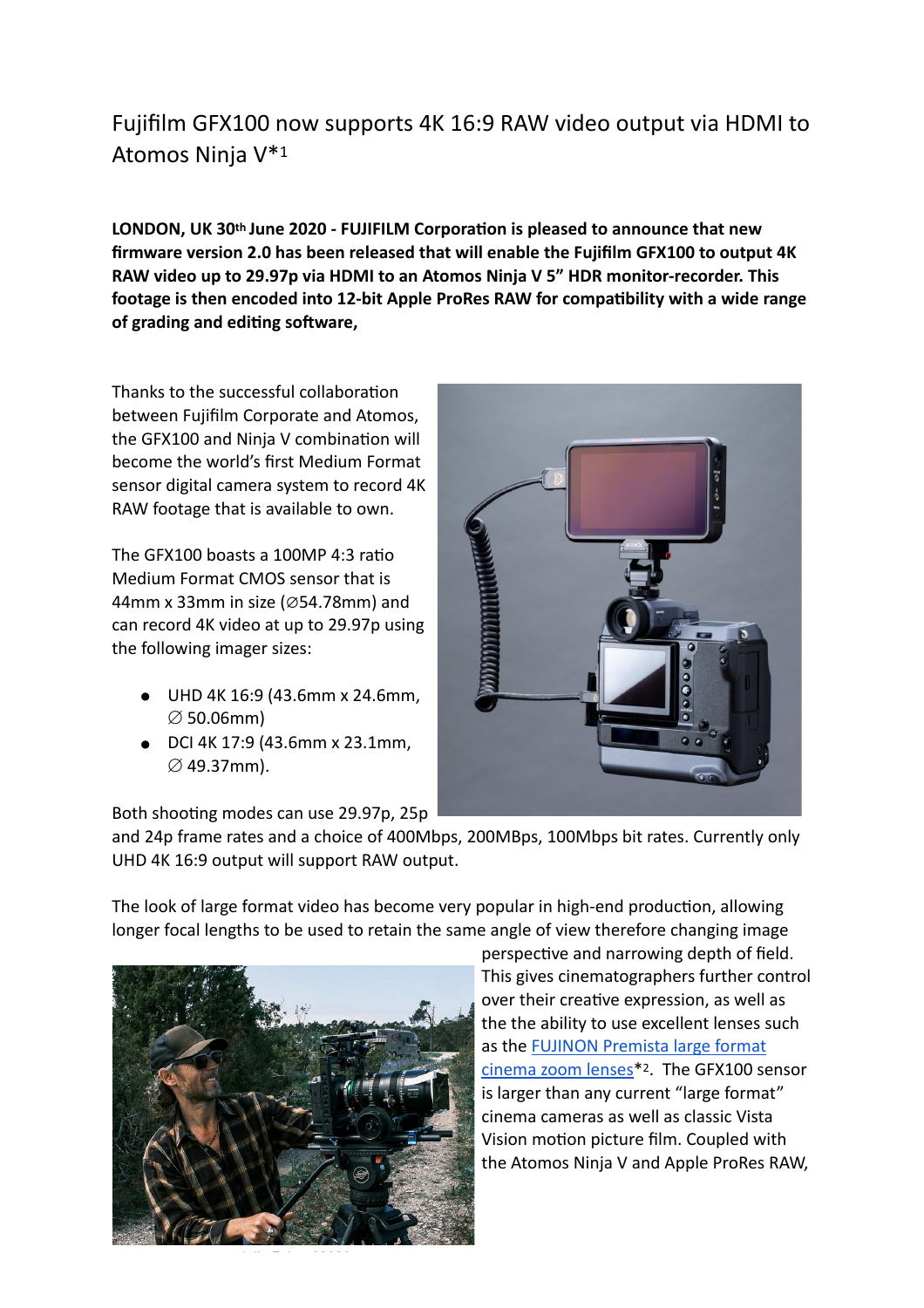this system gives filmmakers a whole new way to shoot.

By harnessing the power of RAW, the resulting images have amazing depth, detail for postproduction - ideal for HDR finishing or to give greater flexibility in Rec 709 SDR.

Simultaneous output of RAW via HDMI while recording Film Simulation / F-Log / Hybrid Log Gamma (HLG) internally is also available.



*Jallo Faber / 2020* 

The GFX100 and Ninja V create a simple to use large format camera system with In-Built Image Stabilization that is small and light enough to hand hold, place in tight corners or mount onto gimbals or drones. When coupled with compatible gimbals or drones, users can start / stop recording, specify exposure settings, and make focus adjustments remotely.

TV drama, indie films, corporate



productions, documentaries and even motion pictures can now utilise the GFX100 and Ninja V to get the distinctive "larger than full frame" look.

## **Atomos Ninja** V

The Atomos Ninja V features an accurate 5" 1000nit HDR high brightness screen that will allow users to view the GFX100 RAW signal in HDR in a choice of HLG and PQ (HDR10)